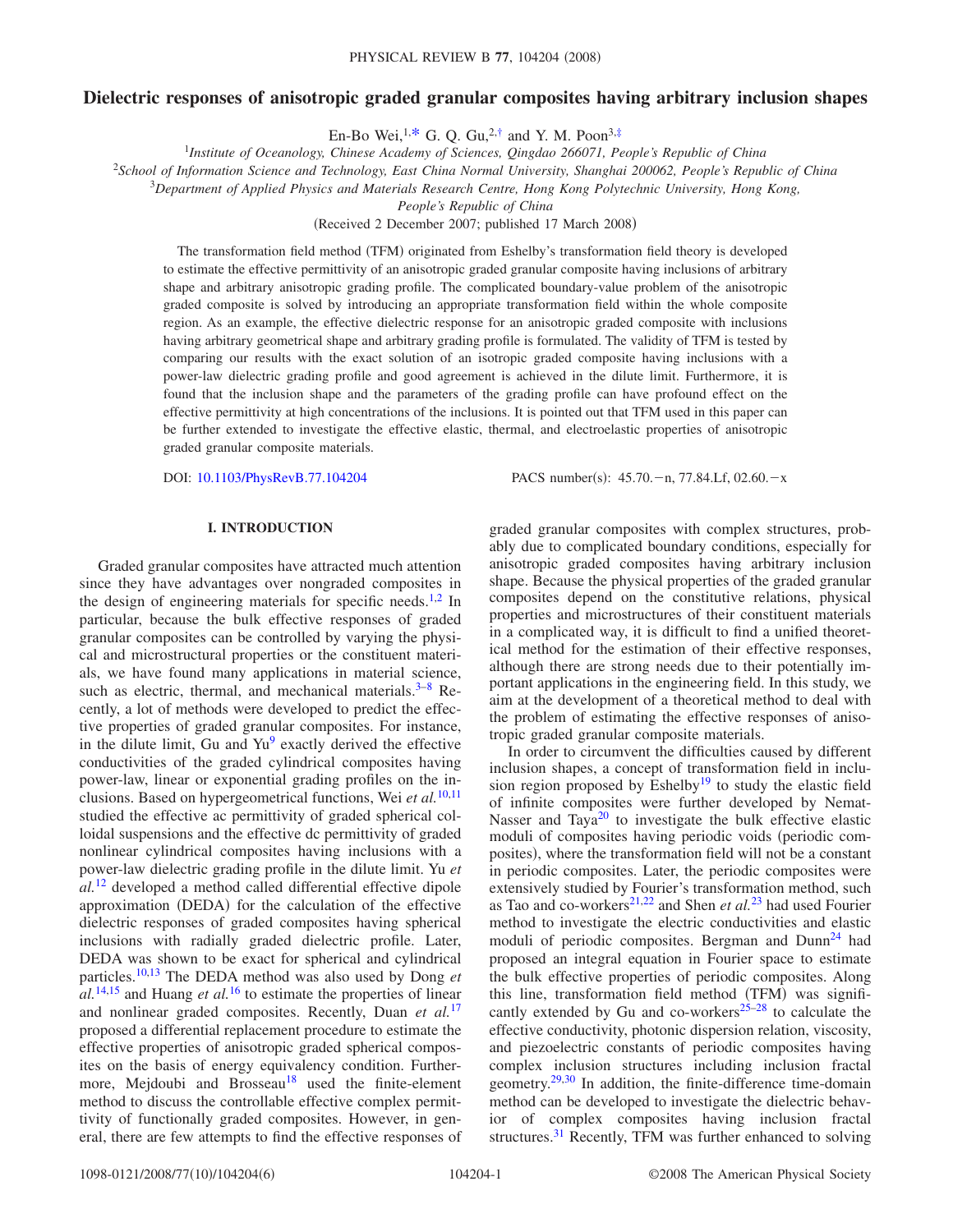the effective response problem of isotropic graded composites having arbitrary inclusion shapes. $32$  The aim of the present paper is to further extend the TFM to estimate the bulk effective dielectric response of anisotropic graded periodic granular composites having arbitrary inclusion shape and with grading dielectric profile. The basic idea of the transformation field is to find a field function so that the constitutive relationships of the inclusion and host materials can be expressed by a unified constitutive equation by matching the continuous electric displacement in interfaces of different phases. The local perturbation electric fields originated from the effects of the grading profile and the shape were expressed in terms of an appropriate field, i.e., transformation field. A unified constitutive equation was set up for the field, and a set of algebraic equations were established to determine the unknown transformation field. In this way, the differential equations of an anisotropic graded granular system were transformed to a set of algebraic equations of transformation field having simple integrals. Furthermore, formulas of the bulk effective dielectric responses were given by means of the transformation field.

In Sec. II, TFM will be derived for anisotropic graded composites without the limitation of inclusion shapes and dielectric profiles by introducing transformation field into inclusion region, and a set of algebraic equations is given for determining the transformation fields. In Sec. III, based on the solutions of transformation fields of Sec. II, the effective anisotropic dielectric constants of anisotropic graded composites are formulated. In Sec. IV, the examples of anisotropic graded composites are performed for discussing the effects of inclusion shapes and anisotropic graded profiles on effective anisotropic permittivity. Finally, a brief conclusion is given in Sec. V.

#### **II. TRANSFORMATION FIELD METHOD**

Consider the linear anisotropic dielectric constitutive relations of the host and the inclusion materials, respectively,

$$
D_k^{\alpha} = \varepsilon_{kj}^{\alpha} E_j,\tag{1}
$$

where the superscripts  $\alpha = h, i$  denote quantities of the host and inclusion granular materials, respectively, and the subscripts  $j, k=x, y, z$  represent quantities along x, y, and z directions, respectively. The electric displacement, electric field, and permittivity are denoted by  $D$ ,  $E$ , and  $\varepsilon$ , respectively. The governing electrostatic equations are  $\nabla \cdot D = 0$  and  $\nabla \times E = 0$ . Consider an anisotropic graded composite in which anisotropic graded granular inclusions are embedded in an anisotropic nongraded matrix. In this case, the dielectric property of the graded inclusion is a function of the spatial variable  $\vec{x}$ , namely  $\varepsilon_{kj}^i = \varepsilon_{kj}^i(\vec{x})$ .

For an anisotropic graded periodic composite in threedimensional space, if an external uniform electric field  $E_j^0$  is applied to the periodic composite along the *j*-coordinate direction, a perturbation electric field *E* will occur in the whole composite region since the graded inclusions will change the local electric fields. Thus, the constitutive relations of the host region  $\Omega_h$  and the inclusion region  $\Omega_i$  become  $D_k^h$  $= \varepsilon_{kj}^h (E_j^0 + E_j)$  and  $D_k^i = \varepsilon_{kj}^i (E_j^0 + E_j)$ , respectively, where  $E_j$  *(j* 

 $=x, y, z$  denote the components of the perturbation electric field. In order to avoid matching the complicated boundary conditions, a transformation field  $E^*$  can be defined in the composite region such that its components obey the following relationships in the host and inclusion regions, respectively,

$$
E_k^* = 0 \quad \text{in } \Omega_h,\tag{2}
$$

$$
\varepsilon_{kj}^{h}(E_{j}^{0} + E_{j} - E_{j}^{*}) = \varepsilon_{kj}^{i}(\vec{x})(E_{j}^{0} + E_{j}) \text{ in } \Omega_{i}.
$$
 (3)

<span id="page-1-1"></span><span id="page-1-0"></span>Using Eqs.  $(2)$  $(2)$  $(2)$  and  $(3)$  $(3)$  $(3)$ , a unified constitutive equation is obtained for the whole composite region  $\Omega = \Omega_i + \Omega_h$ ,

$$
D_k = \varepsilon_{kj}^h (E_j^0 + E_j - E_j^*) \quad \text{in } \Omega. \tag{4}
$$

<span id="page-1-7"></span>Therefore, the governing equation in region  $\Omega$  can be rewritten as the following form:

$$
\nabla_k \big[ \varepsilon_{kj}^h (E_j^0 + E_j - E_j^*) \big] = 0. \tag{5}
$$

<span id="page-1-3"></span><span id="page-1-2"></span>For the periodic composite, the electric potential  $\Phi(\vec{x})$  of the perturbation electrical field and the transformation field  $E_k^*(\vec{x})$ can be expressed in terms of Fourier transformation components because of the periodicity,

$$
\Phi(\vec{x}) = \sum_{|n| \neq 0}^{\infty} \Phi(\vec{\xi}) \exp(i\vec{\xi} \cdot \vec{x}), \tag{6}
$$

$$
E_k^*(\vec{x}) = \sum_{|n| \neq 0}^{\infty} E_k^*(\vec{\xi}) \exp(i\vec{\xi} \cdot \vec{x}), \tag{7}
$$

<span id="page-1-5"></span>
$$
E_k(\vec{x}) = -\nabla_k \Phi(\vec{x}) = -i \sum_{|n| \neq 0}^{\infty} \xi_k \Phi(\vec{\xi}) \exp(i\vec{\xi} \cdot \vec{x}), \quad (8)
$$

where the reciprocal vectors are  $\vec{\xi} = (\xi_x, \xi_y, \xi_z) = 2\pi \left(\frac{n_x}{l_x}, \frac{n_y}{l_y}, \frac{n_z}{l_z}\right)$  $\frac{n_z}{l_z}$ ), and  $l_x$ ,  $l_y$ , and  $l_z$  are the lengths of the unit cell along the *x*, *y*, and *z* directions, respectively. The inverse Fourier transformations of the perturbation potential and the transformation field are, respectively,

$$
\Phi(\vec{\xi}) = \frac{1}{V} \int_{\Omega} \Phi(\vec{x}) \exp(-i\vec{\xi} \cdot \vec{x}) d\vec{x}.
$$
 (9)

<span id="page-1-6"></span>
$$
E_k^*(\vec{\xi}) = \frac{1}{V} \int_{\Omega} E_k^*(\vec{x}) \exp(-i\vec{\xi} \cdot \vec{x}) d\vec{x}
$$

$$
= \frac{1}{V} \int_{\Omega_i} E_k^*(\vec{x}) \exp(-i\vec{\xi} \cdot \vec{x}) d\vec{x}.
$$
 (10)

where *V* denotes the volume of whole composite region. Substituting Eqs.  $(6)$  $(6)$  $(6)$ – $(8)$  $(8)$  $(8)$  into Eq.  $(5)$  $(5)$  $(5)$ , the following relationship between the perturbation electric potential and the transformation field is obtained in Fourier space,

$$
\Phi(\vec{\xi}) = i\xi_k \varepsilon_{kj}^h E_j^*(\vec{\xi}) / (\varepsilon_{rs}^h \xi_r \xi_s). \tag{11}
$$

<span id="page-1-4"></span>Substituting Eq.  $(11)$  $(11)$  $(11)$  into Eq.  $(8)$  $(8)$  $(8)$ , the perturbation electric field can be expressed by the transformation field,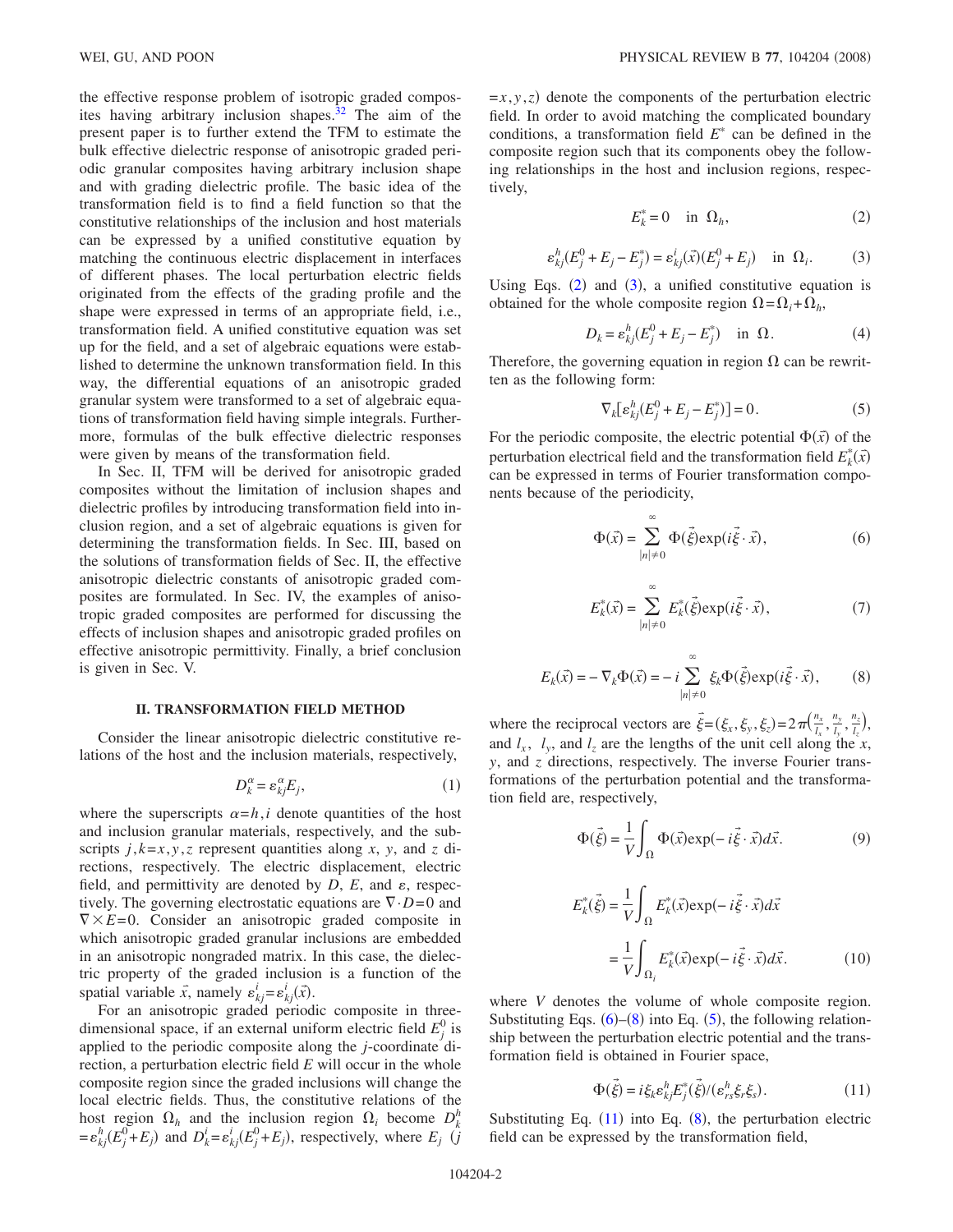<span id="page-2-0"></span>DIELECTRIC RESPONSES OF ANISOTROPIC GRADED...

$$
E_k(\vec{x}) = \sum_{|n| \neq 0}^{\infty} \xi_k \xi_i \varepsilon_{tl}^h E_l^*(\vec{\xi}) / (\varepsilon_{rs}^h \xi_r \xi_s) \exp(i\vec{\xi} \cdot \vec{x}). \tag{12}
$$

Thus, substituting Eqs.  $(7)$  $(7)$  $(7)$ ,  $(10)$  $(10)$  $(10)$ , and  $(12)$  $(12)$  $(12)$  into Eq.  $(3)$  $(3)$  $(3)$ , we obtained a set of integral equations for the unknown transformation field  $E^*(\vec{x})$  as follows:

<span id="page-2-2"></span>
$$
\varepsilon_{kj}^h E_j^*(\vec{x}) = [\varepsilon_{kj}^h - \varepsilon_{kj}^i(\vec{x})] E_j^0
$$
  
+  $V^{-1} [\varepsilon_{kj}^h - \varepsilon_{kj}^i(\vec{x})] \sum_{|n| \neq 0}^{\infty} \xi_j \xi_i \varepsilon_{il}^h \int_{\Omega_i} E_l^*(\vec{x}')$   
 $\times \exp[i\vec{\xi} \cdot (\vec{x} - \vec{x}')] d\vec{x}' / (\varepsilon_{rs}^h \xi_r \xi_s),$  (13)

where the subscripts  $k=x, y, z$  denote the three integral equations of the unknown transformation field.

In order to solve these equations, the transformation field can be expressed in a series, for example, a power series as follows:

$$
E_i^*(\vec{x}) = \sum_{\alpha,\beta,\gamma} C_i^{\alpha\beta\gamma} (x/l_x)^{\alpha} (y/l_y)^{\beta} (z/l_z)^{\gamma}, \qquad (14)
$$

<span id="page-2-1"></span>where  $C_i^{\alpha\beta\gamma}$  (*i*=*x*, *y*, *z*) are the unknown coefficients. Substituting Eq.  $(14)$  $(14)$  $(14)$  into Eq.  $(13)$  $(13)$  $(13)$  and multiplying both sides of the resulting equations by a term  $(x/l_x)^p (y/l_y)^q (z/l_z)^s$ , and then integrating these equations over the inclusion region, we get a set of linear algebraic equations of the unknown coefficients  $C_l^{\alpha\beta\gamma}$ ,

$$
\varepsilon_{kl}^{h} \sum_{\alpha,\beta,\gamma} C_{l}^{\alpha\beta\gamma} A^{p+\alpha,q+\beta,s+\gamma} = (\varepsilon_{kl}^{h} A^{p,q,s} - \tilde{A}_{kl}^{p,q,s}) E_{l}^{0}
$$

$$
+ V^{-1} \sum_{\alpha,\beta,\gamma} C_{l}^{\alpha\beta\gamma} T_{kl}^{p,q,s,\alpha,\beta,\gamma}
$$

$$
- V^{-1} \sum_{\alpha,\beta,\gamma} C_{l}^{\alpha\beta\gamma} \tilde{T}_{kl}^{p,q,s,\alpha,\beta,\gamma}, \qquad (15)
$$

where the superscripts  $\alpha, \beta, \gamma = 0, 1, 2, 3, \dots, N$ , and *N* is called the approximation order of the transformation field.  $p, q, s = 0, 1, 2, 3, \ldots, M$ , and *M* is a parameter of the number of equations, which can be selected so that the equations are closed,

$$
T_{kl}^{p,q,s,\alpha,\beta,\gamma} = \sum_{|n|\neq 0}^{\infty} \varepsilon_{kj}^{h} \xi_j \xi_i \varepsilon_{il}^{h} G^{p,q,s}(\vec{\xi}) G^{\alpha,\beta,\gamma}(-\vec{\xi}) / (\varepsilon_{uw}^{h} \xi_u \xi_w),
$$
  

$$
\widetilde{T}_{kl}^{p,q,s,\alpha,\beta,\gamma} = \sum_{|n|\neq 0}^{\infty} \xi_j \xi_i \varepsilon_{il}^{h} \widetilde{G}_{kj}^{p,q,s}(\vec{\xi}) G^{\alpha\beta\gamma}(-\vec{\xi}) / (\varepsilon_{uw}^{h} \xi_u \xi_w),
$$
  

$$
A^{pqs} = \int_{\Omega_i} \left(\frac{x}{l_x}\right)^p \left(\frac{y}{l_y}\right)^q \left(\frac{z}{l_z}\right)^s d\vec{x},
$$
  

$$
\widetilde{A}_{kj}^{pqs} = \int_{\Omega_i} \left(\frac{x}{l_x}\right)^p \left(\frac{y}{l_y}\right)^q \left(\frac{z}{l_z}\right)^s \varepsilon_{kj}^i(\vec{x}) d\vec{x},
$$

$$
G^{\alpha\beta\gamma}(\vec{\xi}) = \int_{\Omega_i} \left(\frac{x}{l_x}\right)^{\alpha} \left(\frac{y}{l_y}\right)^{\beta} \left(\frac{z}{l_z}\right)^{\gamma} \exp(i\vec{\xi} \cdot \vec{x}) d\vec{x},
$$

$$
\tilde{G}^{\alpha\beta\gamma}_{kj}(\vec{\xi}) = \int_{\Omega_i} \left(\frac{x}{l_x}\right)^{\alpha} \left(\frac{y}{l_y}\right)^{\beta} \left(\frac{z}{l_z}\right)^{\gamma} \varepsilon_{kj}^i(\vec{x}) \exp(i\vec{\xi} \cdot \vec{x}) d\vec{x}.
$$

Clearly, using Eq.  $(15)$  $(15)$  $(15)$ , the transformation field can be found for the anisotropic graded granular composite with arbitrary numerical precision. Also, it is noted that the derivation does not rely on the shape of the inclusions, the grading profile, the spatial distribution, and the number of them in the unit cell. Therefore, once the unknown transformation field is obtained from Eq.  $(15)$  $(15)$  $(15)$ , we can use it to estimate the bulk effective responses of any anisotropic graded composites.

# **III. EFFECTIVE RESPONSES OF ANISOTROPIC GRADED COMPOSITES**

Considering the constitutive relations of an anisotropic linear composite, the effective permittivity  $\varepsilon_{jk}^e$  under an external electric field  $E_k^0$  is defined as follows:

$$
\varepsilon_{jk}^e \langle E_k^0 \rangle = \langle D_j \rangle, \tag{16}
$$

<span id="page-2-3"></span>where  $\langle A \rangle = V^{-1} \int_{\Omega} A dV$ . Note that the volumetric average of the perturbation electric field  $E_k$  is zero over the whole composite region due to the periodicity[.25](#page-5-6)[–28](#page-5-7) Thus, by taking the volumetric average over the unified constitutive Eq.  $(4)$  $(4)$  $(4)$ , we have

$$
\langle D_j \rangle = \varepsilon_{jk}^h \langle E_k^0 + E_k - E_k^* \rangle. \tag{17}
$$

<span id="page-2-4"></span>Combining Eqs.  $(16)$  $(16)$  $(16)$  and  $(17)$  $(17)$  $(17)$ , the effective permittivity formula is obtained,

$$
\varepsilon_{jk}^e E_k^0 = \varepsilon_{jk}^h [E_k^0 - \langle E_k^*(\vec{x}) \rangle_i], \tag{18}
$$

<span id="page-2-5"></span>where  $\langle A \rangle_i \equiv V^{-1} \int_{\Omega_i} A dV$ . Because the transformation field  $[Eq. (15)]$  $[Eq. (15)]$  $[Eq. (15)]$  includes the interactions between the parameters of inclusion and host materials, such as the graded profile, the shape, and the spatial distribution and the number of the granular inclusions, Eq.  $(18)$  $(18)$  $(18)$  can be used to estimate the effective permittivity of composites having high concentrations of the inclusions. For example, if an external electric field  $E_z^0$  is applied to the composite along the *z* direction, the effective anisotropic responses  $\varepsilon_{jz_0}^e$  can be calculated by the formulas,  $\varepsilon_{j\overline{z}}^e = \varepsilon_{jk}^h \left[ E_k^0 - \langle E_k^*(\vec{x}) \rangle_i \right] / \dot{E}_z^0$  (*j*=*x*, *y*, *z*). In the following section, the effective dielectric responses of two different anisotropic graded composites are discussed numerically.

#### **IV. NUMERICAL DISCUSSION**

In our TFM numerical examples of this section, we have considered the cubic periodic anisotropic graded composites having a unit cube cell in three-dimensional space, where the anisotropic graded inclusions (in our examples, the graded inclusion shapes will be of cubic and spherical) are located at the center of a unit cube cell of anisotropic host materials. The dimensionless length of unit cube cell is fixed at 10 so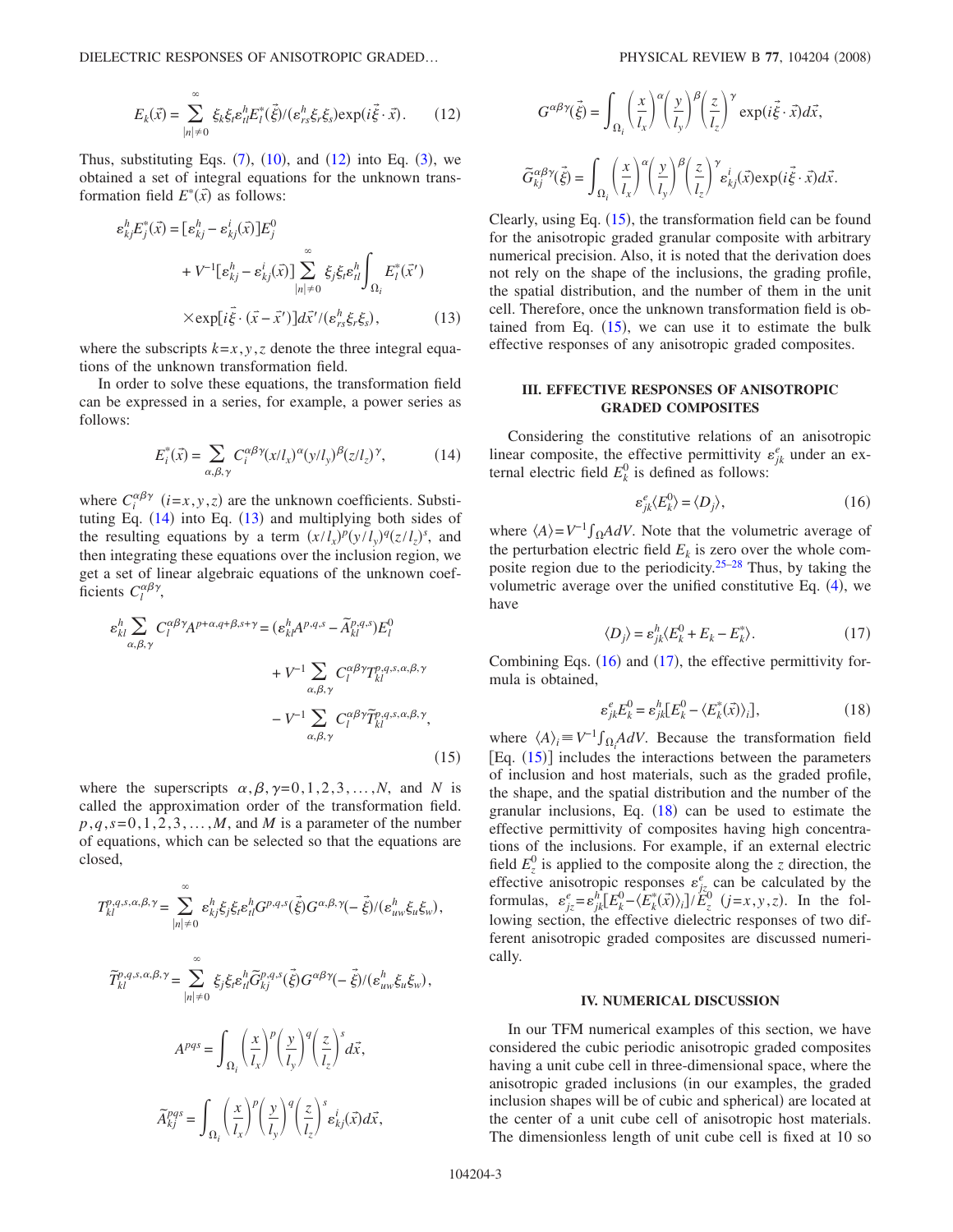<span id="page-3-0"></span>

FIG. 1. Effective dielectric constant contrast  $\varepsilon_{zz}^e / \varepsilon_{zz}^h$  versus the dielectric factor *n* of the host material at inclusion volume fractions  $f=0.1$ , 0.2, 0.3. The dielectric grading profiles of the anisotropic graded spherical and cubic inclusions are  $\varepsilon_{xx}^{i} = |x|^2 + 1$ ,  $\varepsilon_{yy}^{i} = |y|^2 + 2$ , and  $\varepsilon_{zz}^{i} = |z|^2 + 3$ , respectively, and the anisotropic dielectric constants of the host material are  $\varepsilon_{xx}^h = n$ ,  $\varepsilon_{yy}^h = 2n$ ,  $\varepsilon_{zz}^h = 3n$ , where *n* is the dielectric factor of the host material. In this figure, "aniso-gradsphere" and "aniso-grad-cube" denote the results of two kinds of anisotropic graded composites, namely, having graded anisotropic spherical and cubic inclusions, respectively, by means of a transformation field method. The phases "iso-grad-TFM" and "iso-gradexact" denote the TFM results and the exact dilute solution in Ref. [33](#page-5-12) for an isotropic graded spherical inclusion having dielectric grading profile of the form  $\varepsilon^i = r^2$  embedded in an isotropic host material having isotropic dielectric constant  $\varepsilon^{h}=n$ , at an inclusion volume faction  $f = 0.05$ .

that the graded permittivity and the volume fraction of inclusions have a large change in inclusion space and unit cube cell, respectively, because of the inclusion graded dielectric responses related to its space. To calculate the transformation fields with Eq.  $(15)$  $(15)$  $(15)$ , in our numerical examples, the parameter *M* of the number of equations and the approximation order *N* of transformation field are fixed at 5, respectively, so that 648 coupled equations of transformation field coefficients are closed.

To test the validity of TFM for the calculation of the effective permittivity of graded composites, we have calculated the effective dielectric response of a cubic periodic composite by TFM, where an isotropic spherical inclusion of a power-law dielectric grading profile  $\varepsilon^{i} = c r^{k}$  (where *r* is the radial variable of the spherical inclusion) is located at the center of the unit cube cell, and then compared the results with that of exact dilute solution of isotropic graded spherical inclusion embedded in an infinite isotropic matrix. Furthermore, we note that the effective response of spherical graded composites having an infinite isotropic matrix can be exactly derived from Ref. [33](#page-5-12) for an inclusion power-law grading profile  $\varepsilon^{i} = c r^{k}$ . From Fig. [1,](#page-3-0) it is clear that good agreements are obtained in the dilute limit for some illustrative composite systems. In order to discuss the effects due to the volume fraction, the shape and the parameters of the

<span id="page-3-1"></span>

FIG. 2. Effective dielectric constant contrast  $\varepsilon_{zz}^e / \varepsilon_{zz}^h$  versus the dielectric factor *n* of the host material at inclusion volume fraction  $f=0.3$ . The dielectric grading profiles of the anisotropic graded spherical and cubic inclusions are  $\varepsilon_{xx}^i = |x|^k + 1$ ,  $\varepsilon_{yy}^i = |y|^k + 2$ , and  $\varepsilon_{zz}^{i} = |z|^{k} + 3$ , respectively, and the anisotropic dielectric constants of the host material are  $\varepsilon_{xx}^h = n$ ,  $\varepsilon_{yy}^h = 2n$ , and  $\varepsilon_{zz}^h = 3n$ , where *n* is the dielectric factor of the host material.

grading profile of the anisotropic graded inclusion on the effective permittivity, we have considered two kinds of anisotropic graded periodic composites, namely, anisotropic graded spherical and cubic inclusions having anisotropic power-law dielectric grading profile embedded in a unit cube of anisotropic host material, respectively. In Fig. [1,](#page-3-0) it can be seen that the differences between the effective responses of the anisotropic graded cubic and spherical composites increase with increasing inclusion volume fraction for a given power *k*. The results also show that, at high concentrations, the inclusion shape affects the differences in the effective responses of the graded composite systems. In the dilute limit, as expected, the effects of the inclusion shape are smaller. Naturally, the effective responses will be affected by the parameters of the inclusion grading profile. In Fig. [2,](#page-3-1) the changes of the effective responses for the graded cubic and spherical composites with the power *k* are shown at a fixed volume fraction of the inclusions. It clearly shows that the differences in effective responses of the two anisotropic graded composites are enhanced as the value of the power of the grading profile increases. Thus, for the graded composites, the inclusion shape and its grading profile clearly change the effective responses of the graded composite system.

Furthermore, we also calculate the effective permittivity of an anisotropic composite system having anisotropic graded spherical inclusions embedded in an isotropic matrix for different volume fractions. Figure [3](#page-4-17) indicates that the graded composites having anisotropic spherical inclusions with graded profiles along the *x*, *y*, or *z* directions clearly have anisotropic effective responses. However, it should be pointed out that for graded composites having radialsymmetric graded spherical inclusions embedded in isotropic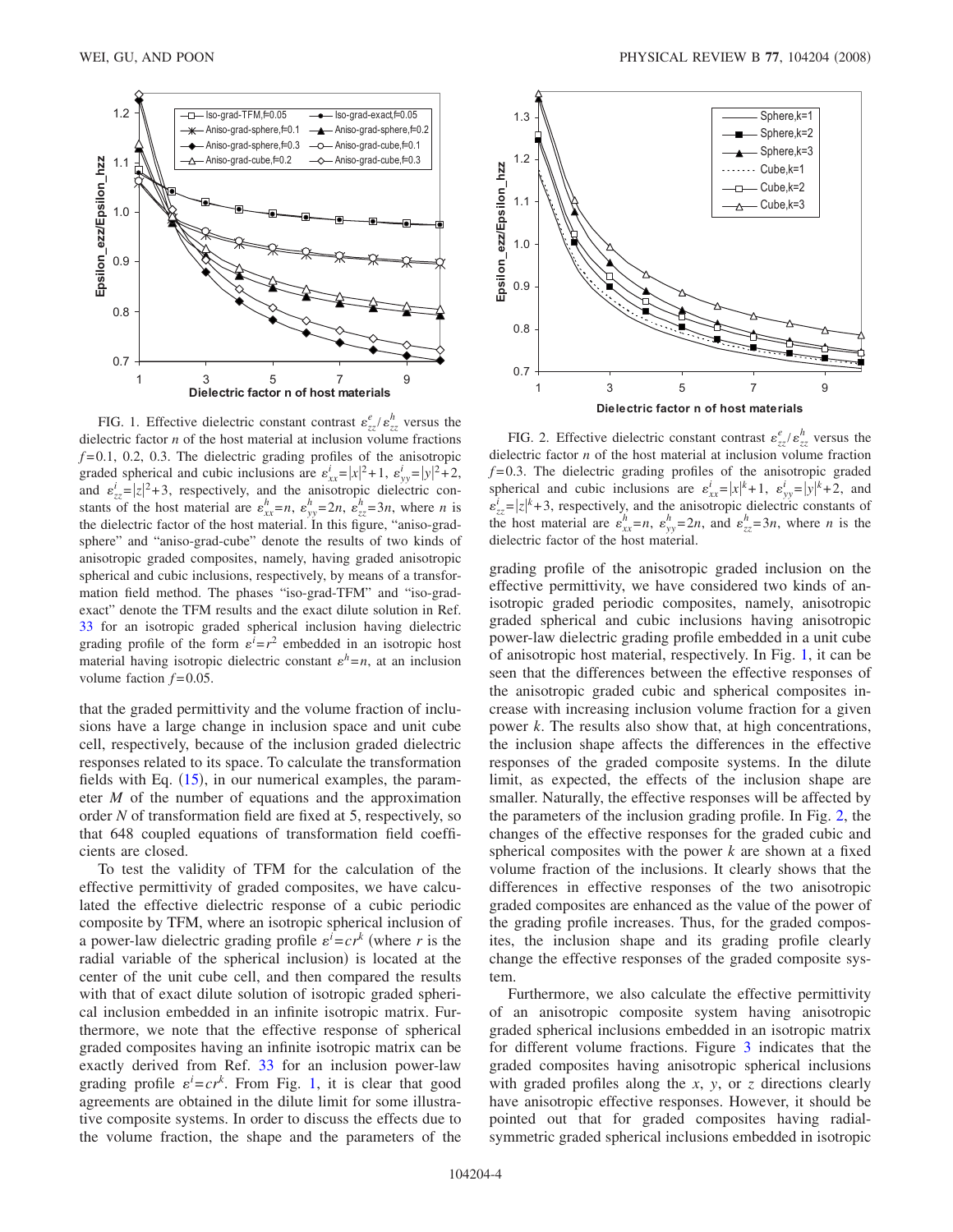<span id="page-4-17"></span>

FIG. 3. Effective dielectric constant contrasts  $\varepsilon_{zz}^e / \varepsilon^h$  and  $\varepsilon_{xx}^e / \varepsilon^h$ of graded spherical composites versus dielectric factor *n* of the host material, where the dielectric grading profiles of the graded spherical inclusions are  $\varepsilon_{xx}^{i} = |x|^2 + 1$ ,  $\varepsilon_{yy}^{i} = |y|^2 + 2$ , and  $\varepsilon_{zz}^{i} = |z|^2 + 3$ , respectively, and the dielectric constant of the isotropic host material is  $\varepsilon^{h}$ =*n*, where *n* is the dielectric factor of the host material, and the inclusion volume fractions are  $f=0.1$ , 0.2, 0.3, respectively.

matrix, in which the inclusion spheres have radial and tangential anisotropic grading profiles with respect to the radial variable, their effective responses are isotropic.<sup>1[,34](#page-5-13)</sup>

## **V. CONCLUSIONS**

For an anisotropic graded granular periodic composite having arbitrary inclusion shape and grading profile, a TFM is developed to investigate its effective permittivity. The complicated boundary-value problem originated from the arbitrary inclusion shape is overcome by introducing a transformation field in the whole composite region. A set of algebraic equations is set up for solving of the unknown transformation field, and formulas of the effective responses are derived. Furthermore, the effects of the volume fraction, the grading profile, and the shape of the granular inclusions on the effective responses are discussed for two different anisotropic graded composite systems (i.e., the graded cubic and graded spherical inclusion composites). At high inclusion concentrations, the inclusion shape is found to have profound effects on the effective responses. The numerical results also show that the inclusion grading profile can enhance the differences in effective responses between different graded composite systems. Also, the inclusion shape and the grading profile are two key factors for tailor-making of the effective bulk responses in the design of functionally graded composite materials. In addition, we note that TFM is applicable to estimate the effective dielectric responses of graded composites having high concentration, complicated inclusion grading profile, and arbitrary inclusion shapes if the order of the transformation field is taken high enough. In summary, we have proposed a method for the estimation of bulk effective responses of anisotropic graded granular periodic composites having arbitrary inclusion shape and grading profile. The method can be further extended to deal with the effective properties of other types of anisotropic graded random composites if we have a large random sample of anisotropic graded composites regarded as a unit cell, for example, graded elastic, graded piezoelectric or graded thermal transport coefficient composites. Moreover, it is also possible to develop TFM to investigate the effective responses of graded composites having nonlinear constitutive relations, by combining with the existing methods dealing with nonlinear composites[.35](#page-5-14)[–38](#page-5-15)

## **ACKNOWLEDGMENTS**

This work was supported by the Centre for Smart Materials of the Hong Kong Polytechnic University and a RGC grant (PolyU5015/06P, B-Q996) of the HKSAR, and the NSFC (Grants No. 10374026 and No. 40476062).

<span id="page-4-0"></span>\*ebwei@ms.qdio.ac.cn

<span id="page-4-1"></span>†guoguoqk@online.sh.cn

- <span id="page-4-2"></span>‡apaympoo@inet.polyu.edu.hk
- <span id="page-4-3"></span><sup>1</sup>G. W. Milton, *The Theory of Composites* (Cambridge University Press, Cambridge, 2002).
- <span id="page-4-4"></span><sup>2</sup> P. A. Martin, J. Eng. Math. **42**, 133 (2002).
- <span id="page-4-5"></span><sup>3</sup> J. P. Huang and K. W. Yu, Phys. Rep. 431, 87 (2006).
- <sup>4</sup>Z. H. Jin and N. Noda, J. Therm. Stresses 17, 591 (1994).
- 5X. Zhu, Q. Wang, and Z. Meng, J. Mater. Sci. Lett. **14**, 516  $(1995).$
- <sup>6</sup>F. Delale and F. Erdogan, J. Appl. Mech. **50**, 609 (1983).
- $7$  Y. F. Chen and F. Erdogan, J. Mech. Phys. Solids  $44$ , 771 (1996).
- <span id="page-4-6"></span><sup>8</sup> S. Suresh, Science 292, 2447 (2001).
- <span id="page-4-7"></span><sup>9</sup> G. Q. Gu and K. W. Yu, J. Appl. Phys. **94**, 3376 (2003).
- <span id="page-4-8"></span>10E. B. Wei, Y. M. Poon, and K. W. Yu, Phys. Lett. A **350**, 159

 $(2006).$ 

- <span id="page-4-9"></span>11E. B. Wei, L. Dong, and K. W. Yu, J. Appl. Phys. **99**, 054101  $(2006).$
- <span id="page-4-10"></span>12K. W. Yu, G. Q. Gu, and J. P. Huang, arXiv:cond-mat/0211532 (unpublished).
- <span id="page-4-11"></span><sup>13</sup> K. W. Yu and G. Q. Gu, Phys. Lett. A **345**, 448 (2005).
- <span id="page-4-12"></span>14L. Dong, G. Q. Gu, and K. W. Yu, Phys. Rev. B **67**, 224205  $(2003).$
- <span id="page-4-13"></span>15L. Dong, J. P. Huang, K. W. Yu, and G. Q. Gu, J. Appl. Phys. **95**, 621 (2004).
- <span id="page-4-14"></span><sup>16</sup> J. P. Huang, K. W. Yu, G. Q. Gu, and M. Karttunen, Phys. Rev. E 67, 051405 (2003).
- <span id="page-4-15"></span><sup>17</sup>H. L. Duan, B. L. Karihaloo, X. Yi, and J. Wang, J. Appl. Phys. 100, 034906 (2006).
- <span id="page-4-16"></span>18A. Mejdoubi and C. Brosseau, J. Appl. Phys. **102**, 094105